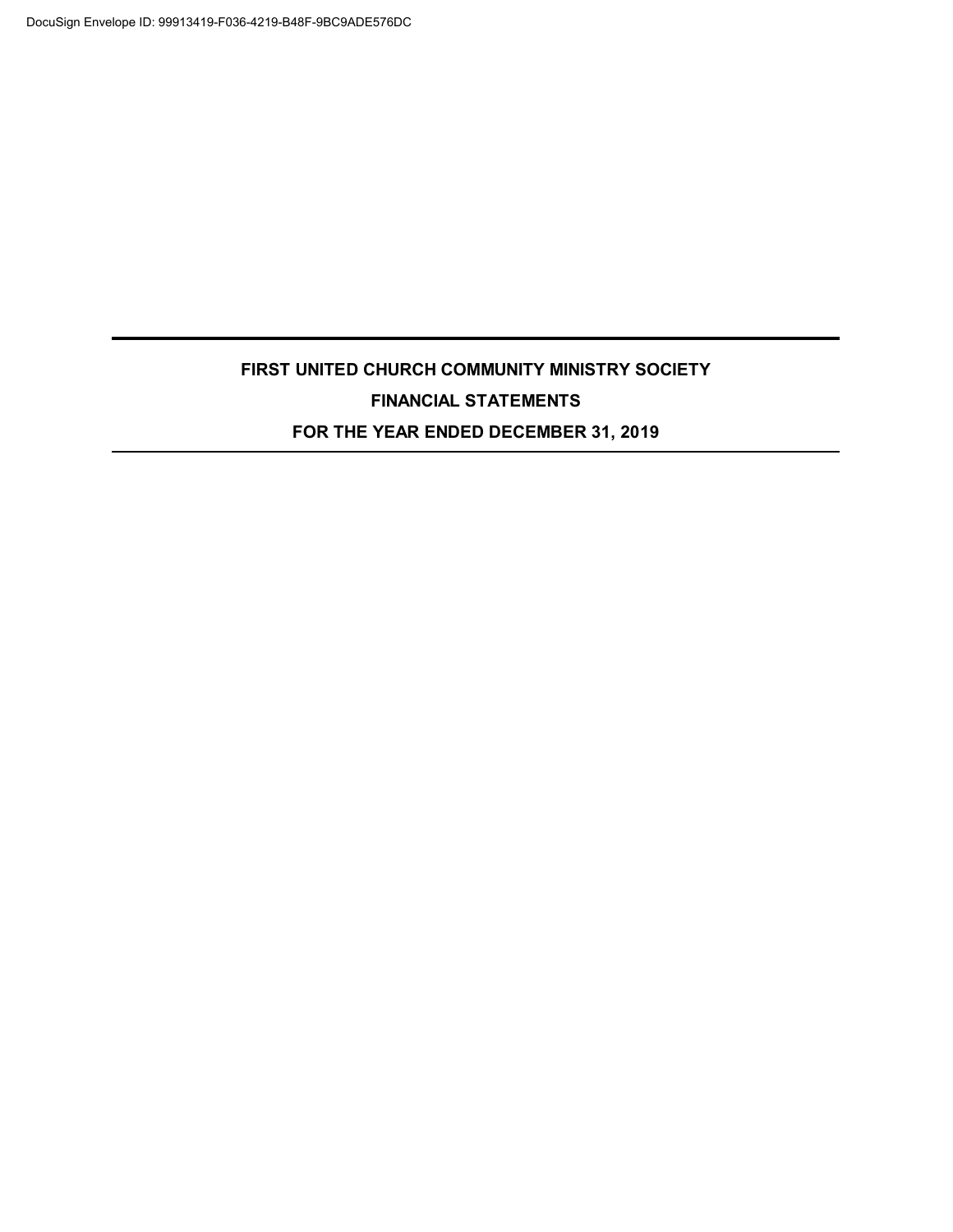

17th floor, 1030 West Georgia St., Vancouver, BC, Canada V6E 2Y3 Tel: 604. 714. 3600 Fax: 604. 714. 3669 Web: manningelliott.com

### **INDEPENDENT AUDITORS' REPORT**

To the Members of the First United Church Community Ministry Society

#### **Report on the Financial Statements**

#### **Qualified Opinion**

We have audited the financial statements of the First United Church Community Ministry Society (the "Society"), which comprise the statement of financial position as at December 31, 2019, and the statements of changes in net assets, operations and cash flows for the year then ended, and notes to the financial statements, including a summary of significant accounting policies.

In our opinion, except for the possible effects of the matter described in the *Basis for Qualified Opinion* section of our report, the accompanying financial statements present fairly, in all material respects, the financial position of the Society as at December 31, 2019, and the results of its operations and its cash flows for the year then ended in accordance with Canadian accounting standards for not-for-profit organizations

### **Basis for Qualified Opinion**

In common with many charitable organizations, the Society derives revenue from donations, the completeness of which is not susceptible to satisfactory audit verification. Accordingly, our verification of donation revenue was limited to the amounts recorded in the records of the Society and we were unable to determine whether any adjustments might be necessary to donation revenue, deficiency of revenues over expenses, and cash flows from operations for the years ended December 31, 2019 and 2018, total assets as at December 31, 2019 and 2018, and net assets at both the beginning and end of the December 31, 2019 and 2018 years. Our audit opinion on the financial statements for the year ended December 31, 2018 also contained a qualification because of this matter.

We conducted our audit in accordance with Canadian generally accepted auditing standards. Our responsibilities under those standards are further described in the *Auditors' Responsibilities for the Audit of the Financial Statements* section of our report. We are independent of the Society in accordance with ethical requirements that are relevant to our audit of the financial statements in Canada, and we have fulfilled our other ethical responsibilities in accordance with these requirements. We believe that the audit evidence we have obtained is sufficient and appropriate to provide a basis for our qualified audit opinion.

#### **Responsibilities of Management and Those Charged with Governance for the Financial Statements**

Management is responsible for the preparation and fair presentation of the financial statements in accordance with Canadian accounting standards for not-for-profit organizations, and for such internal control as management determines is necessary to enable the preparation of financial statements that are free from material misstatement, whether due to fraud or error.

In preparing the financial statements, management is responsible for assessing the Society's ability to continue as a going concern, disclosing, as applicable, matters related to going concern and using the going concern basis of accounting unless management either intends to liquidate the Society or to cease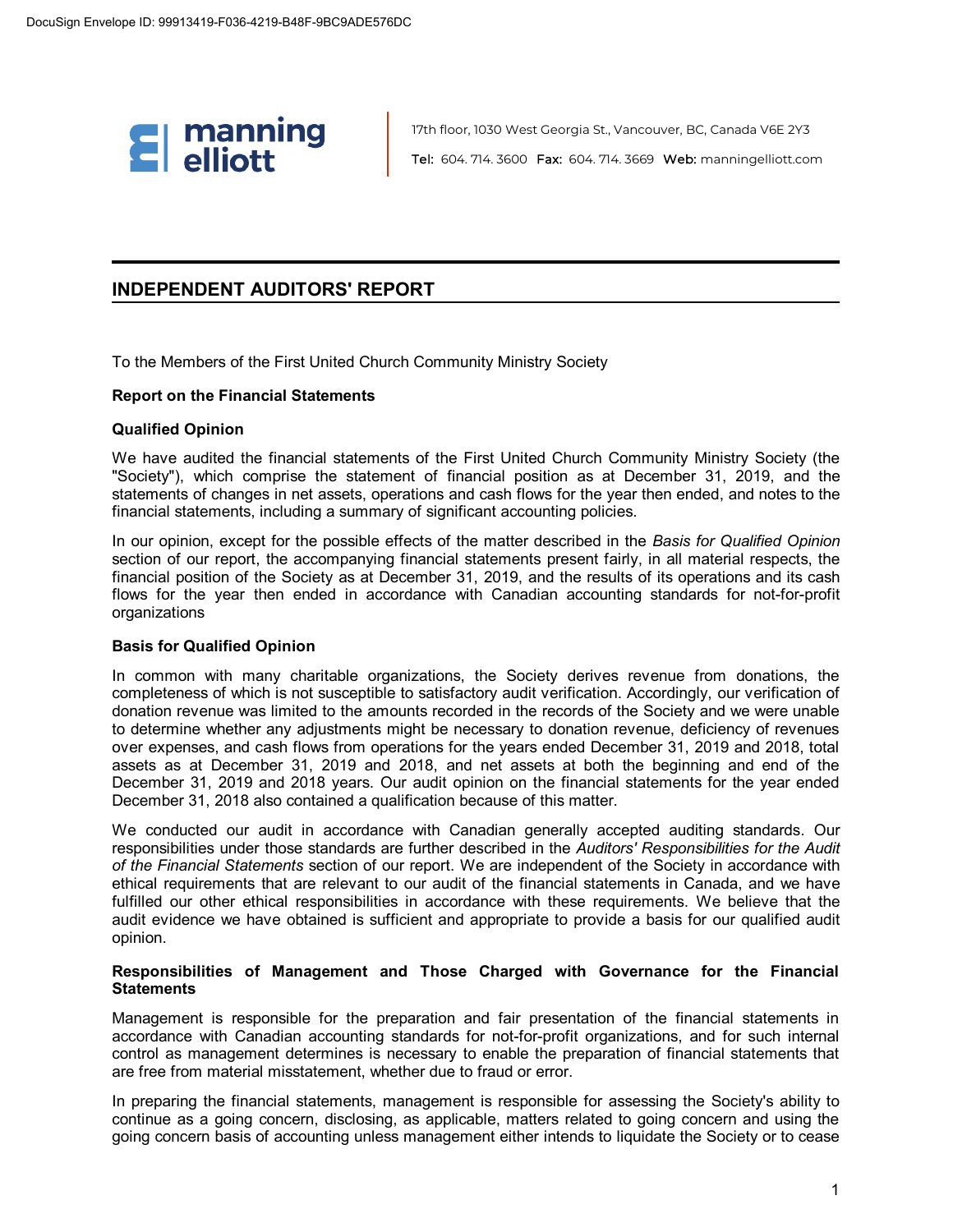

17th floor, 1030 West Georgia St., Vancouver, BC, Canada V6E 2Y3 Tel: 604. 714. 3600 Fax: 604. 714. 3669 Web: manningelliott.com

### **INDEPENDENT AUDITORS' REPORT**

operations, or has no realistic alternative but to do so.

Those charged with governance are responsible for overseeing the Society's financial reporting process.

#### **Auditors' Responsibilities for the Audit of the Financial Statements**

Our objectives are to obtain reasonable assurance about whether the financial statements as a whole are free from material misstatement, whether due to fraud or error, and to issue an auditors' report that includes our opinion. Reasonable assurance is a high level of assurance, but is not a guarantee that an audit conducted in accordance with Canadian generally accepted auditing standards will always detect a material misstatement when it exists. Misstatements can arise from fraud or error and are considered material if, individually or in the aggregate, they could reasonably be expected to influence the economic decisions of users taken on the basis of these financial statements.

As part of an audit in accordance with Canadian generally accepted auditing standards, we exercise professional judgment and maintain professional skepticism throughout the audit. We also:

- Identify and assess the risks of material misstatement of the financial statements, whether due to fraud or error, design and perform audit procedures responsive to those risks, and obtain audit evidence that is sufficient and appropriate to provide a basis for our opinion. The risk of not detecting a material misstatement resulting from fraud is higher than for one resulting from error, as fraud may involve collusion, forgery, intentional omissions, misrepresentations, or the override of internal control.
- Obtain an understanding of internal control relevant to the audit in order to design audit procedures that are appropriate in the circumstances, but not for the purpose of expressing an opinion on the effectiveness of the Society's internal control.
- Evaluate the appropriateness of accounting policies used and the reasonableness of accounting estimates and related disclosures made by management.
- Conclude on the appropriateness of management's use of the going concern basis of accounting and, based on the audit evidence obtained, whether a material uncertainty exists related to events or conditions that may cast significant doubt on the Society's ability to continue as a going concern. If we conclude that a material uncertainty exists, we are required to draw attention in our auditors' report to the related disclosures in the financial statements or, if such disclosures are inadequate, to modify our opinion. Our conclusions are based on the audit evidence obtained up to the date of our auditors' report. However, future events or conditions may cause the Society to cease to continue as a going concern.
- Evaluate the overall presentation, structure and content of the financial statements, including the disclosures, and whether the financial statements represent the underlying transactions and events in a manner that achieves fair presentation.

We communicate with those charged with governance regarding, among other matters, the planned scope and timing of the audit and significant audit findings, including any significant deficiencies in internal control that we identify during our audit.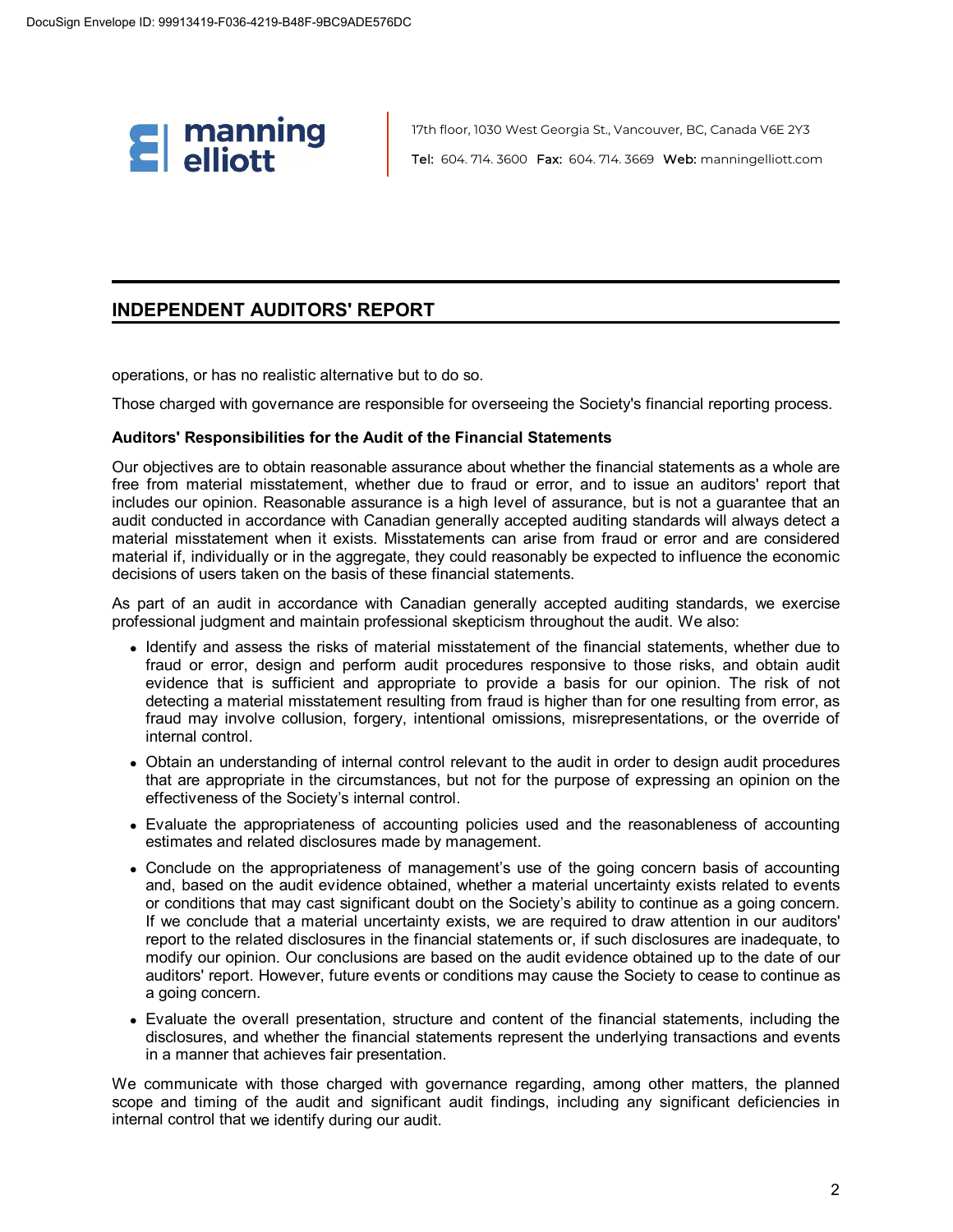

17th floor, 1030 West Georgia St., Vancouver, BC, Canada V6E 2Y3 Tel: 604. 714. 3600 Fax: 604. 714. 3669 Web: manningelliott.com

### **INDEPENDENT AUDITORS' REPORT**

### **Report on Other Legal and Regulatory Requirements**

As required by the British Columbia Societies Act, we report that, in our opinion, the Society's financial statements have been prepared following Canadian accounting standards for not-for-profit organizations applied on a consistent basis with that of the preceding year.

Manning Elliott LLP

Chartered Professional Accountants Vancouver, British Columbia June 24, 2020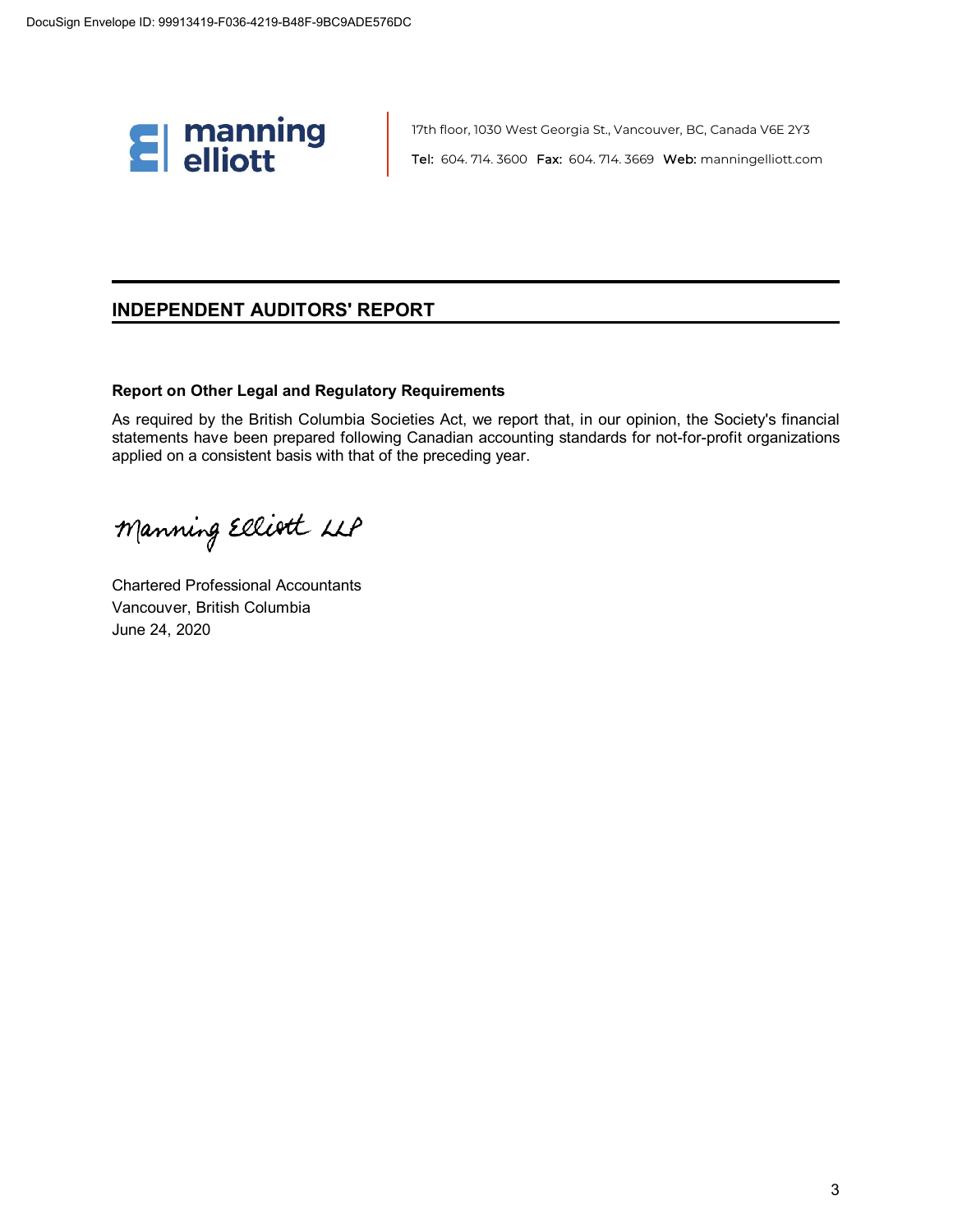### **FIRST UNITED CHURCH COMMUNITY MINISTRY SOCIETY STATEMENT OF FINANCIAL POSITION AS AT DECEMBER 31, 2019**

|                                                                                                                                                                      | 2019                                                                      | 2018                                                                        |
|----------------------------------------------------------------------------------------------------------------------------------------------------------------------|---------------------------------------------------------------------------|-----------------------------------------------------------------------------|
| <b>ASSETS</b>                                                                                                                                                        |                                                                           |                                                                             |
| <b>CURRENT</b><br>Cash<br>Term deposit<br>Short-term investments (Note 3)<br>Accounts receivable<br>Inventory<br>Prepaid expenses<br>Due from related party (Note 4) | \$<br>538,419<br>50,000<br>977,407<br>12,495<br>2,416<br>12,166<br>37,086 | \$<br>342,722<br>50,000<br>1,130,670<br>97,664<br>1,800<br>11,117<br>76,771 |
|                                                                                                                                                                      | 1,629,989                                                                 | 1,710,744                                                                   |
| CAPITAL ASSETS (Note 5)                                                                                                                                              | 361,518                                                                   | 424,716                                                                     |
| DEVELOPMENT COSTS (Note 6)                                                                                                                                           | 99,951                                                                    |                                                                             |
|                                                                                                                                                                      | \$<br>2,091,458                                                           | \$<br>2,135,460                                                             |
| <b>LIABILITIES</b><br><b>CURRENT</b><br>Accounts payable and accrued liabilities<br>Government remittances payable<br>Deferred revenue (Note 7)                      | \$<br>267,379<br>68,850<br>289,261                                        | \$<br>422,711<br>74,676<br>201,448                                          |
|                                                                                                                                                                      | 625,490                                                                   | 698,835                                                                     |
| DEFERRED CONTRIBUTIONS RELATED TO CAPITAL<br>ASSETS (Note 8)                                                                                                         | 257,790                                                                   | 277,290                                                                     |
| ADMINISTERED FUNDS (Note 9)                                                                                                                                          | 80,113                                                                    | 70,108                                                                      |
| DEFERRED CONTRIBUTIONS RELATED TO DEVELOPMENT<br>COSTS (Note 6)                                                                                                      | 87,231                                                                    |                                                                             |
|                                                                                                                                                                      | 1,050,624                                                                 | 1,046,233                                                                   |
| <b>NET ASSETS</b><br>INTERNALLY RESTRICTED (Note 11)<br><b>INVESTED IN CAPITAL ASSETS</b><br><b>UNRESTRICTED</b>                                                     | 850,000<br>103,728<br>87,106<br>1,040,834                                 | 850,000<br>147,426<br>91,801<br>1,089,227                                   |
|                                                                                                                                                                      | \$<br>2,091,458                                                           | \$<br>2,135,460                                                             |
|                                                                                                                                                                      |                                                                           |                                                                             |

COMMITMENTS *(Note 12)* SUBSEQUENT EVENT *(Note 16)*

### **Approved by the Board**

.<br>DocuSigned by:

\_\_\_\_\_\_\_\_\_\_\_\_\_\_\_\_\_\_\_\_\_\_\_\_\_\_\_\_\_ *Director* \_\_\_\_\_\_\_\_\_\_\_\_\_\_\_\_\_\_\_\_\_\_\_\_\_\_\_\_\_ *Director*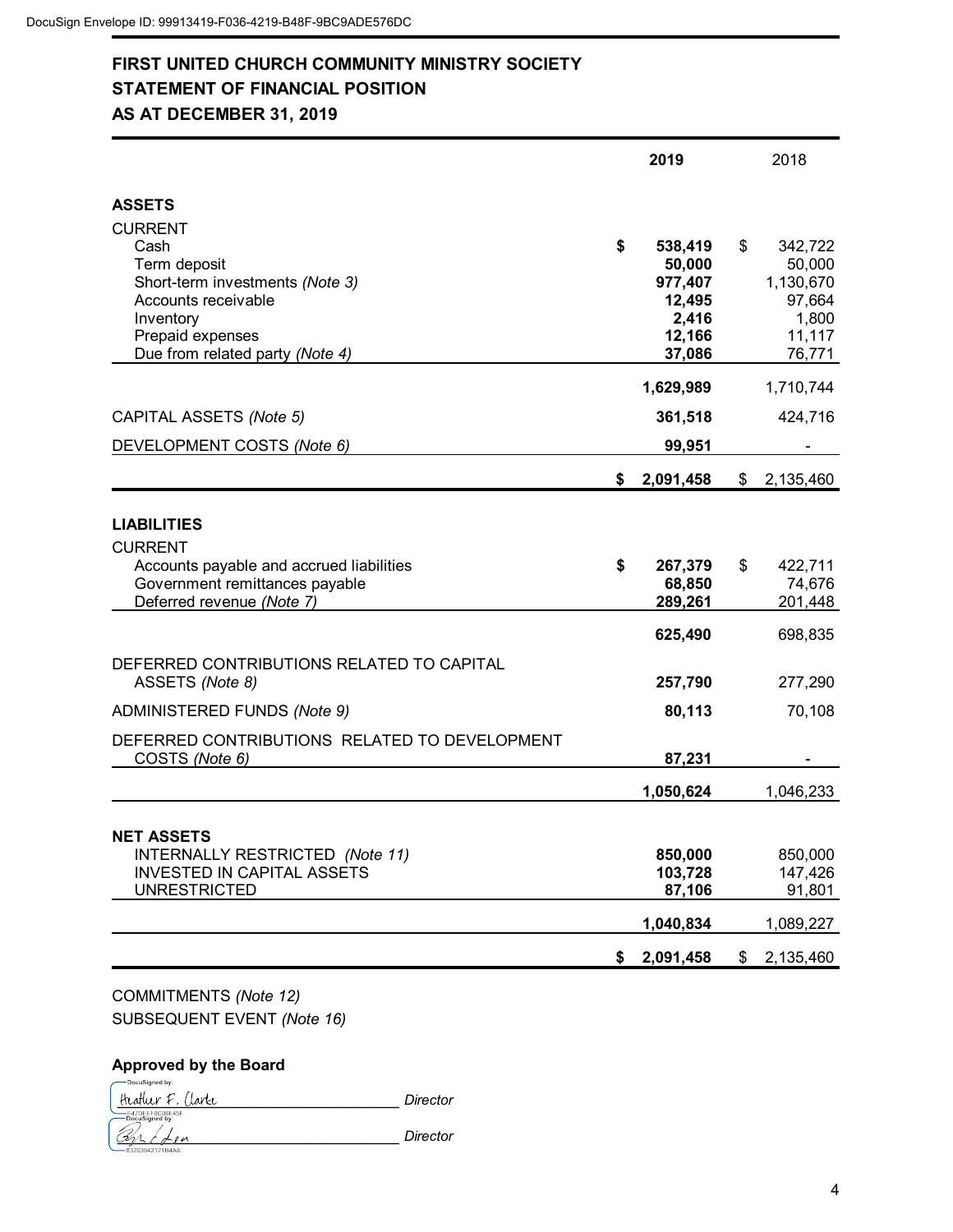# **FIRST UNITED CHURCH COMMUNITY MINISTRY SOCIETY STATEMENT OF CHANGES IN NET ASSETS FOR THE YEAR ENDED DECEMBER 31, 2019**

|                                                                             |    | Internally<br>restricted<br>Note 11) |    | Invested in<br>capital assets | Unrestricted      | 2019      |    | 2018       |
|-----------------------------------------------------------------------------|----|--------------------------------------|----|-------------------------------|-------------------|-----------|----|------------|
| <b>NET ASSETS -</b><br><b>BEGINNING OF</b><br>YEAR<br>Deficiency of revenue | \$ | 850,000 \$                           |    | 147,426 \$                    | 91,801<br>S.      | 1,089,227 | S. | 1,288,910  |
| over expenses for the<br>vear                                               |    |                                      |    |                               | (48, 393)         | (48, 393) |    | (199, 683) |
| Purchase of capital<br>assets<br>Amortization of capital                    |    |                                      |    | 96,546                        | (96, 546)         |           |    |            |
| assets<br>Deferred contributions                                            |    |                                      |    | (159, 744)                    | 159,744           |           |    |            |
| related to capital<br>assets received<br>Amortization of deferred           |    |                                      |    | (95, 528)                     | 95,528            |           |    |            |
| contributions related<br>to capital assets                                  |    |                                      |    | 115,028                       | (115,028)         |           |    |            |
| NET ASSETS - END OF<br>YEAR                                                 | S  | 850,000                              | S. | 103,728                       | \$<br>87,106<br>S | 1,040,834 | S. | 1,089,227  |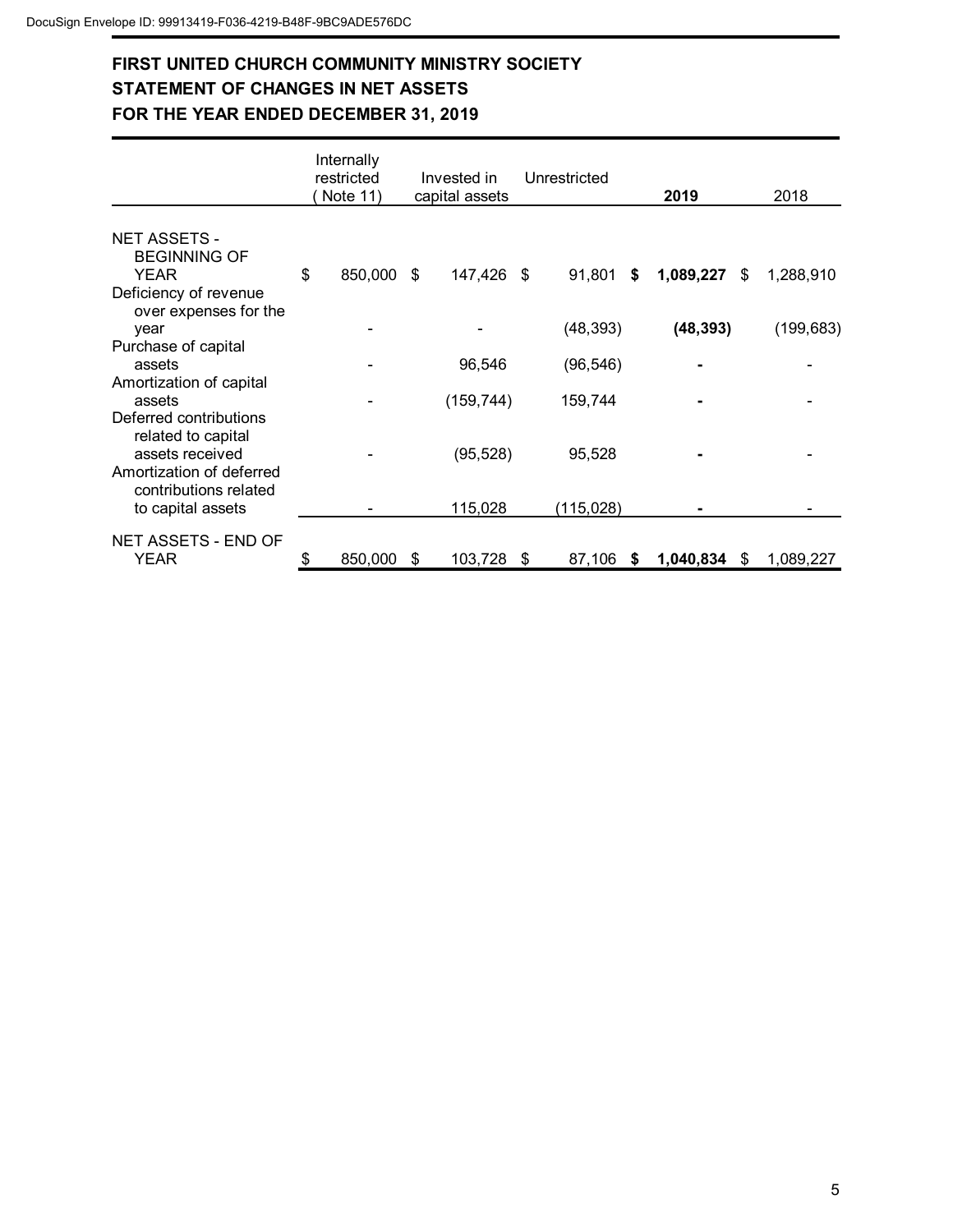# **FIRST UNITED CHURCH COMMUNITY MINISTRY SOCIETY STATEMENT OF OPERATIONS FOR THE YEAR ENDED DECEMBER 31, 2019**

|                                                                           | 2019            | 2018             |
|---------------------------------------------------------------------------|-----------------|------------------|
|                                                                           |                 |                  |
| <b>REVENUES</b>                                                           |                 |                  |
| BC Housing Management Commission (Schedule)                               | \$<br>1,814,133 | \$<br>1,647,540  |
| Grants and government funding                                             | 1,138,225       | 1,133,695        |
| Donations (Note 10)                                                       | 675,107         | 702,228          |
| Amortization of deferred contributions related to capital assets (Note 8) | 115,028         | 93,654           |
| Property management services (Note 4)                                     | 110,000         | 68,250           |
| Sponsorships and fees                                                     | 85,209          | 83,176           |
| Bequest funds received                                                    | 63,253          | 239,248          |
| Special projects                                                          | 13,065          | 94,824           |
| Sundry income                                                             | 100             | 175              |
|                                                                           | 4,014,120       | 4,062,790        |
| <b>EXPENSES</b>                                                           |                 |                  |
| Salaries and benefits                                                     | 3,260,310       | 3,143,305        |
| General and program                                                       | 221,503         | 250,233          |
| Office                                                                    | 194,953         | 211,336          |
| Amortization                                                              | 159,744         | 140,758          |
| Repairs and maintenance - buildings                                       | 135,549         | 155,828          |
| Resource development                                                      | 55,547          | 78,260           |
| Professional fees                                                         | 52,922          | 58,346           |
| <b>Utilities</b>                                                          | 52,777          | 70,511           |
| Repairs and maintenance - equipment                                       | 37,464          | 3,712            |
| Legal fees                                                                | 35,691          | 36,066           |
| Telephone                                                                 | 22,940          | 24,748           |
| Special projects                                                          | 13,061          | 96,551           |
| Insurance                                                                 | 3,784           | 3,385            |
| Bad debts                                                                 |                 | 8,680            |
|                                                                           | 4,246,245       | 4,281,719        |
| DEFICIENCY OF REVENUES OVER EXPENSES FROM OPERATIONS                      | (232, 125)      | (218, 929)       |
| OTHER INCOME (EXPENSES)                                                   |                 |                  |
| Unrealized gains (losses) on investments                                  | 90,098          | (43, 548)        |
| Gain on sale of investments                                               | 85,832          | 53,319           |
| Investment income                                                         | 18,943          | 22,666           |
| Investment management fees                                                | (11, 141)       | (13, 191)        |
|                                                                           |                 |                  |
|                                                                           | 183,732         | 19,246           |
| DEFICIENCY OF REVENUES OVER EXPENSES                                      | \$<br>(48, 393) | \$<br>(199, 683) |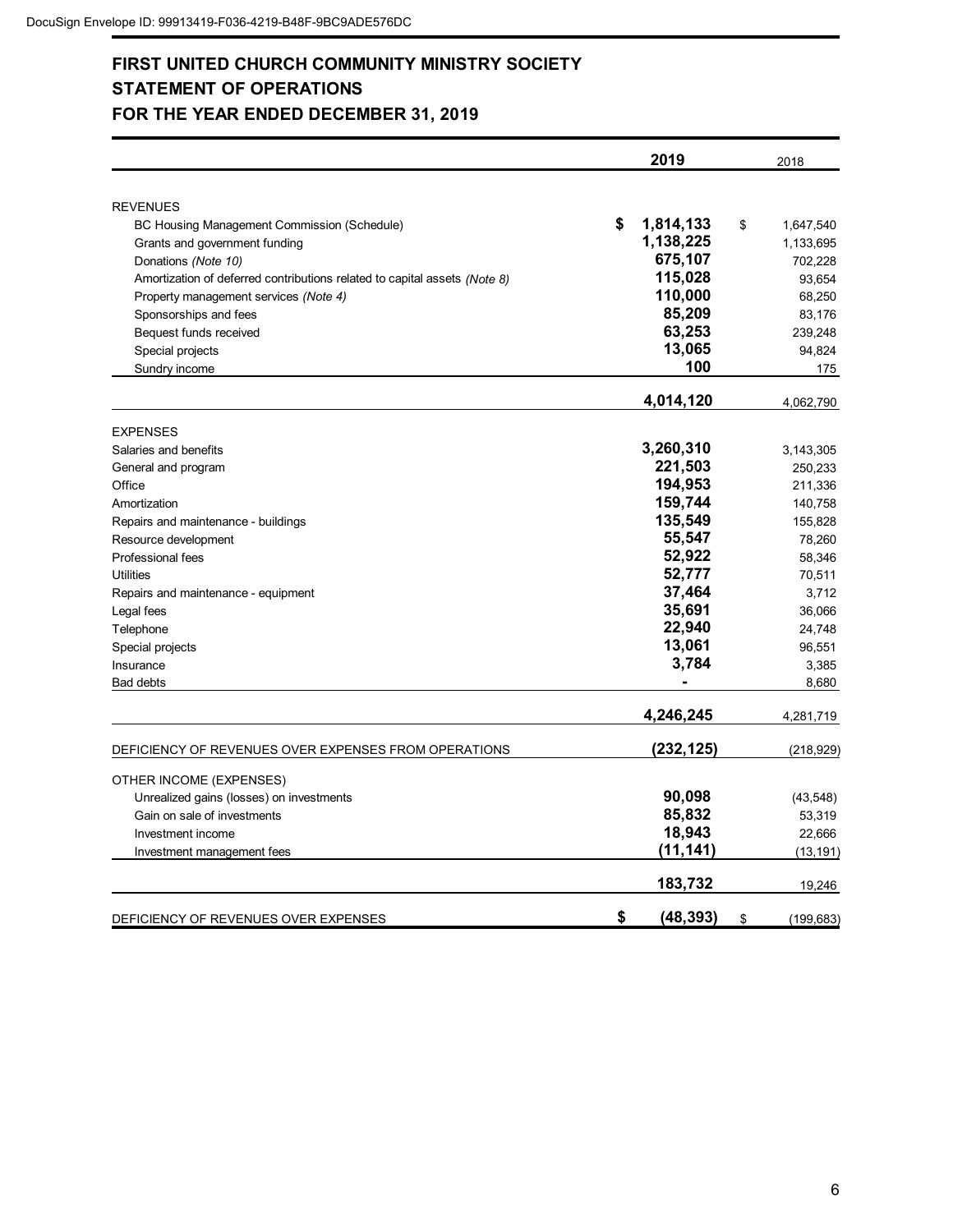# **FIRST UNITED CHURCH COMMUNITY MINISTRY SOCIETY STATEMENT OF CASH FLOWS FOR THE YEAR ENDED DECEMBER 31, 2019**

|                                                                   | 2019          | 2018             |
|-------------------------------------------------------------------|---------------|------------------|
|                                                                   |               |                  |
| <b>OPERATING ACTIVITIES</b>                                       | \$            |                  |
| Deficiency of revenues over expenses<br>Items not affecting cash: | (48, 393)     | \$<br>(199, 683) |
| Amortization                                                      | 159,744       | 140,758          |
| Amortization of deferred contributions related to capital assets  | (115, 028)    | (93, 654)        |
| Unrealized (gain) loss on investments                             | (90, 098)     | 43,548           |
| Gain on sale of investments                                       | (85, 832)     | (53, 319)        |
|                                                                   |               |                  |
|                                                                   | (179, 607)    | (162, 350)       |
| Changes in non-cash working capital:                              |               |                  |
| Term deposits                                                     |               | 12,500           |
| Accounts receivable                                               | 85,169        | 151,784          |
| Inventory                                                         | (616)         |                  |
| Prepaid expenses                                                  | (1,049)       | (8,980)          |
| Due from related party                                            | 39,685        | (49, 676)        |
| Accounts payable and accrued liabilities                          | (155, 332)    | 88,333           |
| Government remittances payable                                    | (5,826)       | 74,676           |
| Deferred revenue                                                  | 87,813        | (113, 816)       |
|                                                                   | 49,844        | 154,821          |
|                                                                   | (129, 763)    | (7, 529)         |
| <b>INVESTING ACTIVITIES</b>                                       |               |                  |
| Purchase of capital assets                                        | (96, 546)     | (224, 768)       |
| Increase in administered funds                                    | 10,005        | 4                |
| Purchase of investments                                           | (226, 891)    | (331, 717)       |
| Proceeds from sale of investments                                 | 556,084       | 588,095          |
|                                                                   | 242,652       | 31,614           |
|                                                                   |               |                  |
| <b>FINANCING ACTIVITIES</b>                                       |               |                  |
| Deferred contributions related to capital assets funding          |               |                  |
| received                                                          | 95,528        | 67,781           |
| Deferred capital contributions funding received for development   |               |                  |
| costs                                                             | 87,231        |                  |
| Development costs incurred                                        | (99, 951)     |                  |
|                                                                   | 82,808        | 67,781           |
| <b>INCREASE IN CASH FLOW</b>                                      | 195,697       | 91,866           |
| CASH - BEGINNING OF YEAR                                          | 342,722       | 250,856          |
| CASH - END OF YEAR                                                | \$<br>538,419 | \$<br>342,722    |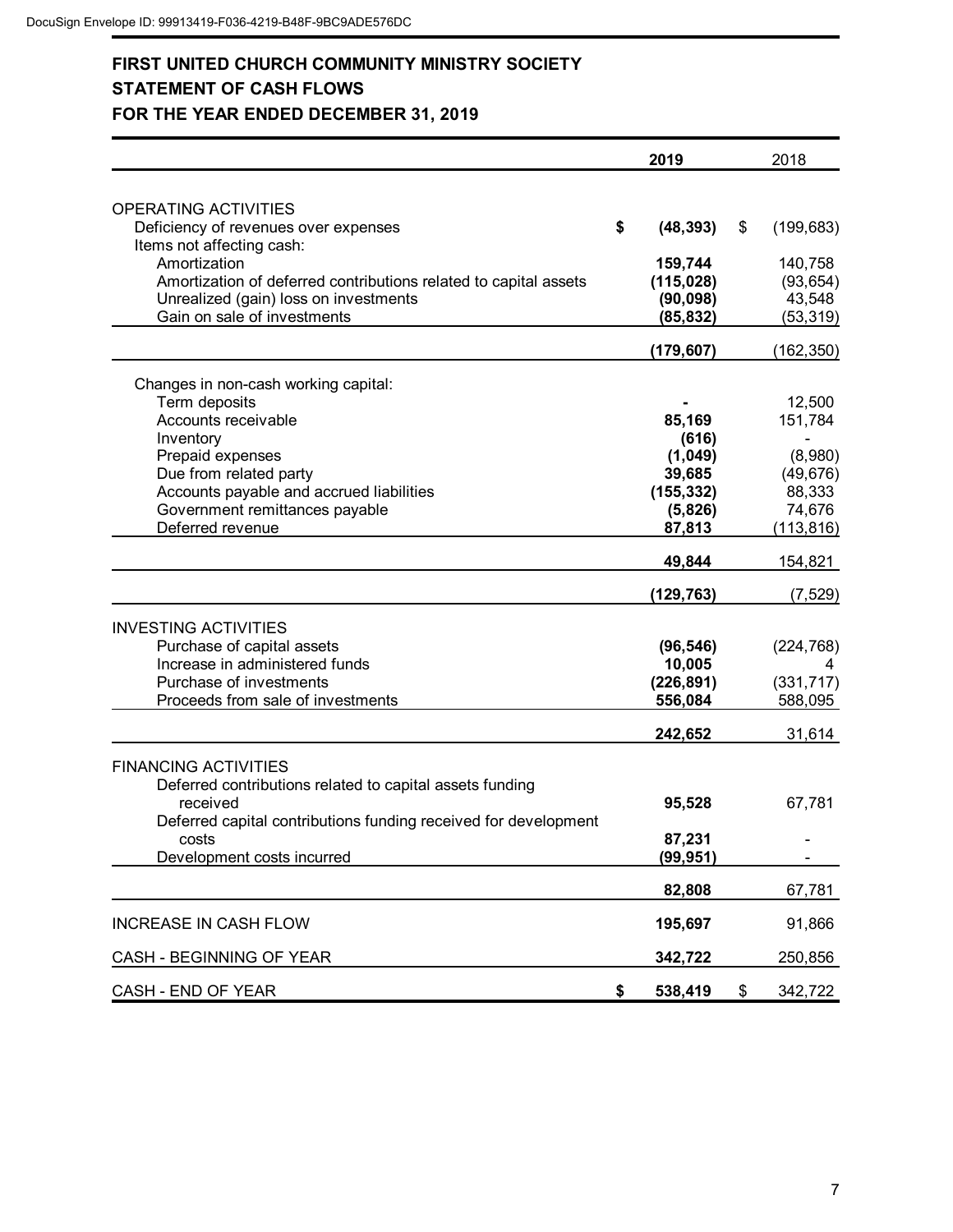#### PURPOSE OF THE ORGANIZATION

The First United Church Community Ministry Society (the "Society") is incorporated under the British Columbia Societies Act. The Society's activities consists of work related to the ministry of social justice, hospitality and pastoral care in the Downtown Eastside of Vancouver.

The Society is a registered charity under the Income Tax Act (Canada) and as such is exempt from income taxes.

#### 1. SUMMARY OF SIGNIFICANT ACCOUNTING POLICIES

These financial statements have been prepared in accordance with Canadian accounting standards for not-for-profit organizations ("ASNPO") under Part III of the CPA Canada Handbook - Accounting. Financial statements prepared in accordance with ASNPO are also in accordance with Canadian generally accepted accounting principles ("GAAP").

These financial statements have, in management's opinion been prepared within reasonable limits of materiality using the significant accounting policies noted below:

(a) Cash

Cash includes cash on hand and balances held with banks.

- (b) Financial instruments
	- i) Measurement

The Society's financial instruments consist of cash, term deposit, short-term investments, accounts receivable, due from related party and accounts payable. The Society initially measures all of its financial assets and liabilities at fair value. The Society subsequently measures all of its financial assets and liabilities at amortized cost, except for investments in equity instruments that are quoted in an active market, which are measured at fair value. Changes in fair value of financial instruments carried at fair value are recognized in the statement of operations.

ii) Impairment

Financial assets measured at amortized cost are tested for impairment when there are indicators of impairment. The amount of any write-down that is determined is recognized in the statement of operations. A previously recognized impairment loss may be reversed to the extent of any improvement, provided it is no greater than the amount that would have been reported at the date of reversal had the impairment not been recognized previously. The amount of the reversal is recognized in the statement of operations in the period in which it is determined.

iii) Transaction costs

The Society recognizes its transaction costs in the statement of operations in the period incurred. However, financial instruments that will not be subsequently measured at fair value are adjusted by the transaction costs that are directly attributable to their origination, issuance or assumption.

*(continues)*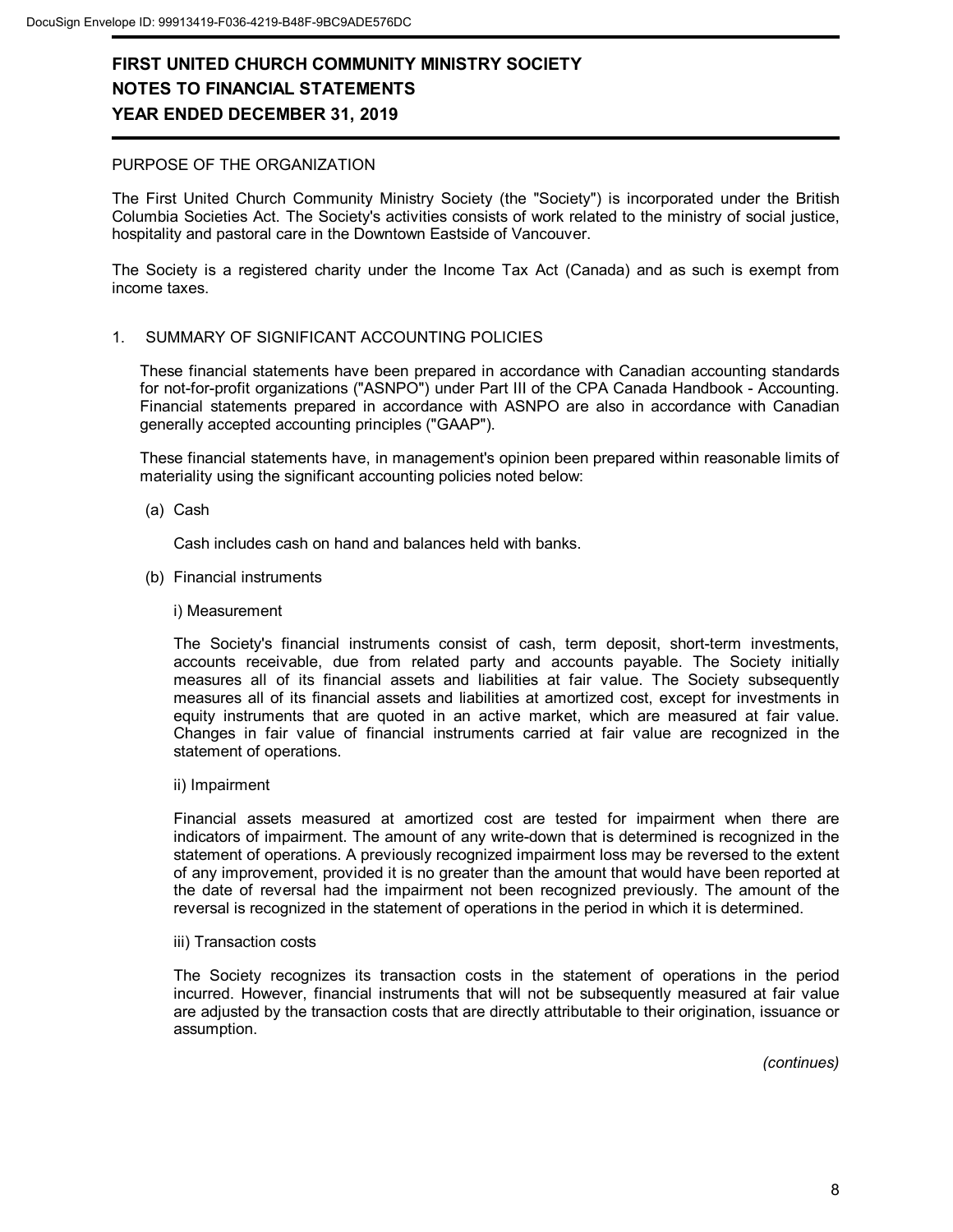#### 1. SUMMARY OF SIGNIFICANT ACCOUNTING POLICIES *(continued)*

(c) Inventory

Inventories are measured at the lower of cost and net realizable value, with cost being determined using the weighted average cost method. Net realizable value is the estimated selling price in the ordinary course of business, less any applicable variable selling costs

(d) Use of estimates

The preparation of financial statements in conformity with Canadian accounting standards for not-for-profit organizations requires management to make estimates and assumptions about future events that affect the reported amounts of assets, liabilities, revenues and expenses as at the end of, or during, the reporting period Management believes that the estimates used are reasonable and prudent, however, actual results could differ from those estimates. Significant areas requiring the use of management estimates relate to the determination of the useful lives of capital assets used for calculating amortization, measurement of development costs, deferred revenue and deferred contributions related to capital assets and the amounts recorded as accrued liabilities.

(e) Capital assets and development costs

Effective January 1, 2019, the Society adopted Section 4433 'Tangible capital assets held by not-for-profit organizations', which replaces Section 4431 of the same name. The new section clarifies that not-for-profit organizations apply the requirements for componentization in Section 3061 'Property, Plant and Equipment', refines the guidance regarding the write-down of tangible capital assets (see below) and provides additional guidance on accounting for the cost of a contributed capital asset.

Adoption of the new section did not have any impact on the reported amounts of the Society's capital assets.

Capital assets are recorded at cost and amortized annually on the straight line basis as follows:

| Furniture and equipment | 5 years |
|-------------------------|---------|
| Building improvements   | 5 years |
| Computer equipment      | 5 years |

As noted above, effective January 1, 2019 the Society adopted Section 4433 'Tangible capital assets held by not-for-profit organizations'. Under the new section, the Society's policy is to record a write-down to a capital asset's fair value or replacement cost when conditions indicate that a capital asset is impaired. Such conditions include when the capital asset no longer contributes to an organization's ability to provide goods and services or when the value of future economic benefits or service potential associated with the capital asset is less than its net carrying amount. Write-downs are recognized as an expense in the statement of operations and are not reversed.

Adoption of this new policy did not have any impact on the reported amounts of the Society's capital assets.

The Society has started to incur costs for the re-development of the building. No amortization will be recorded until the building is substantially put into use.

*(continues)*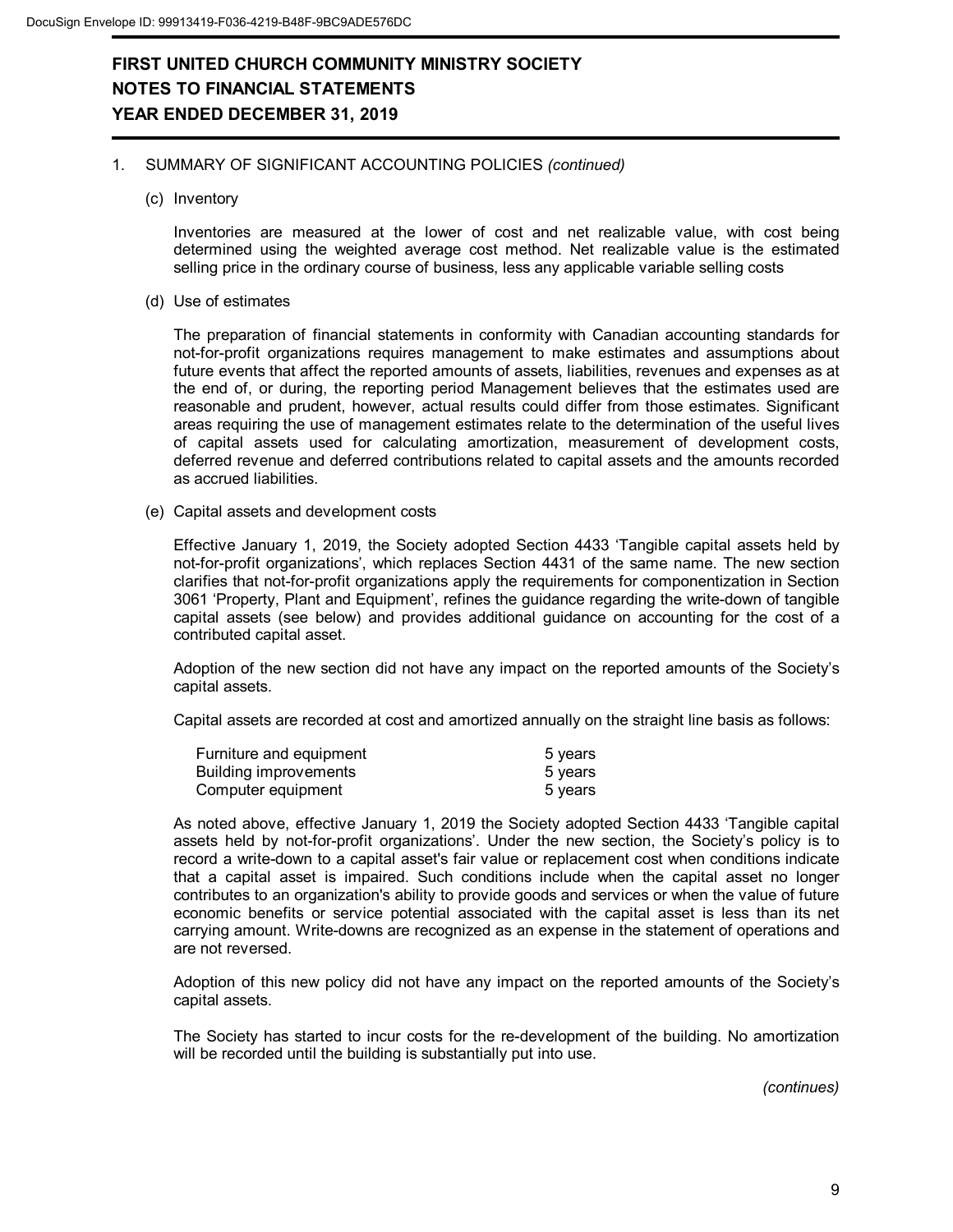#### 1. SUMMARY OF SIGNIFICANT ACCOUNTING POLICIES *(continued)*

(f) Revenue recognition

The Society follows the deferral method of accounting for contributions. Restricted contributions are recognized as revenue in the year in which the related expenses are incurred. Unrestricted contributions are recognized as revenue when received or receivable if the amount to be received can be reasonably estimated and collection is reasonably assured.

Investment income is recognized in the period the investment income is earned.

Deferred revenue represents operating funding received in the current period that is designated for a subsequent period.

Deferred contributions related to capital assets represent contributions that are restricted for the purchase of capital assets. These contributions are amortized and recognized as revenue on the same basis as the amortization expense related to the acquired capital assets.

Deferred contributions related to development costs represent contributions that are restricted for the future re-development of the building. These contributions are recognized on the same basis as the related development costs and are not amortized at this time.

(g) Contributed services and materials

The Society benefits from contributed services in the form of volunteer time and contributed materials. Contributed services are not recognized in the financial statements. Contributed materials are recorded at their fair value only when a realizable value of the related benefit can be reasonably estimated and the materials are used in the normal course of operations and would otherwise have been purchased.

(h) Employee future benefits

The Society's employees participate in a defined contribution plan administered by the United Church of Canada. Pensions benefits are expensed during the period that the contributions are made. Although the benefits have been earned under defined benefit plans, because they are multi-employer plans, sufficient information to follow the accounting standards on defined benefit plans is not available. Accordingly, the Society accounts for its employees' pension benefits by following accounting standards for defined contribution plans whereby the costs for the period are recognized as an expense.

#### 2. FINANCIAL INSTRUMENTS RISKS

The Society's financial instruments are described in Note 1(b). The following analysis provides information about the Society's risk exposure and concentration as of December 31, 2019. These risks have not changed from the prior year except as discussed below:

*(continues)*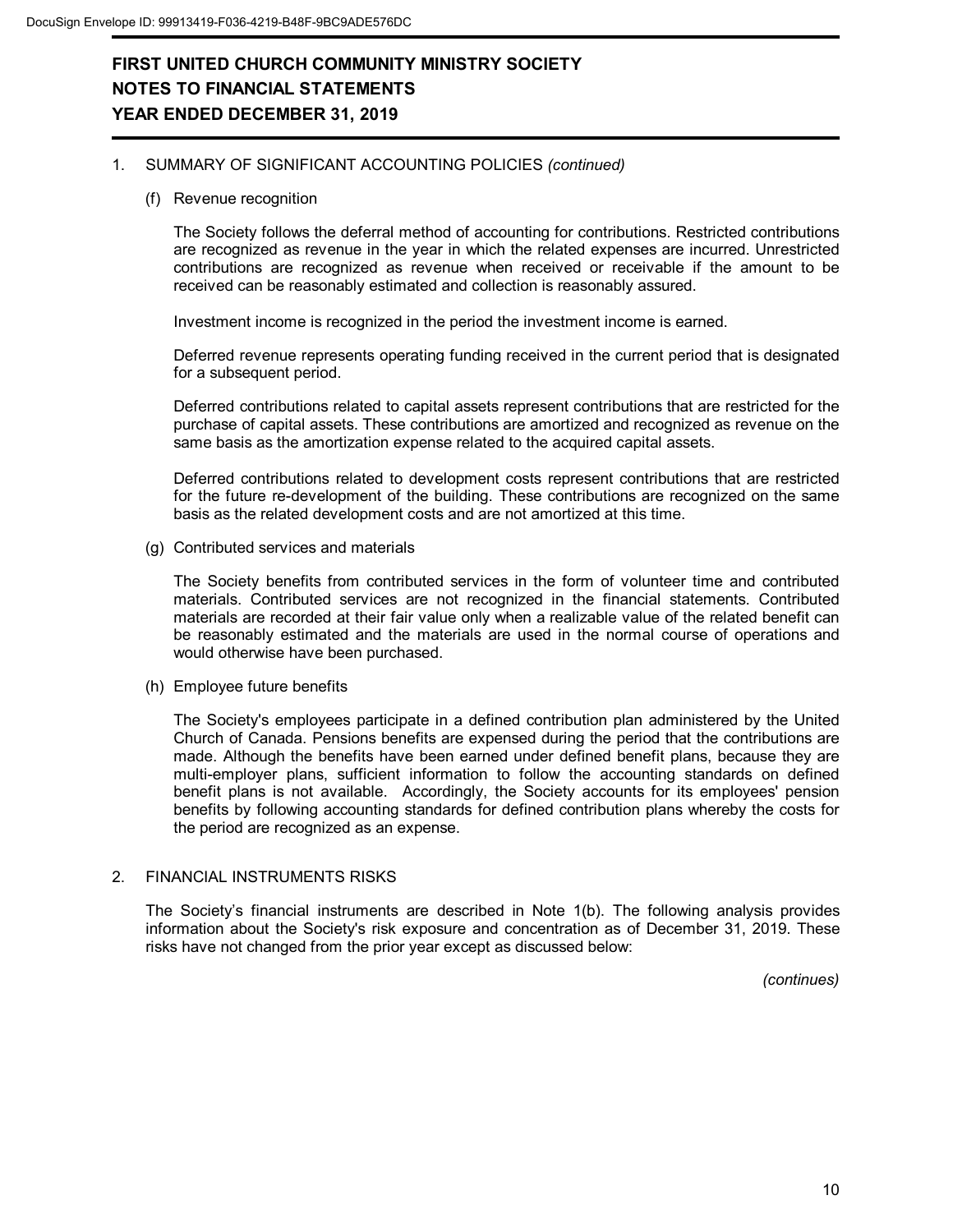### 2. FINANCIAL INSTRUMENTS RISKS *(continued)*

#### *(a) Credit risk*

Credit risk is the risk that one party to a financial instrument will cause a financial loss for the other party by failing to discharge an obligation. The Society's main credit risk relates to accounts receivable and advances due from related party. The Society maintains, if deemed necessary, provision for potential credit losses, and any such losses to date have been within management's expectations. Although the COVID-19 health pandemic has had a significant impact on many organizations as explained in Note 16, based on the nature of the Society's accounts receivable, management has determined the Society's credit risk to be minimal and will continue to monitor receivables to mitigate any potential credit risk.

#### *(b) Liquidity risk*

Liquidity risk is the risk that the Society will encounter difficulty in meeting obligations associated with liabilities. The Society is exposed to this risk mainly in respect of its accounts payable. The Society's objective is to have sufficient financial liquidity to meet its financial obligations as they become due. The Society's ability to meet obligations depends on the receipt of government funding and the generosity of its donors. The Society controls liquidity risk by managing its working capital and cash flows. There is increased liquidity risk as a result of the COVID-19 health pandemic as explained in Note 15, as there is a risk that the Society might not receive as many donations as in the past. The Society will continue to monitor its cash flows and pro-actively communicate with all parties to mitigate this risk and anticipates that its cash reserves will adequately minimize liquidity risk.

### *(c) Market risk*

Market risk is the risk that the fair value or future cash flows of a financial instrument will fluctuate because of changes in market prices. Market risk comprises three types of risk: currency risk, interest rate risk and other price risk. The Society is mainly exposed to interest rate and other price risks.

#### *(d) Interest rate risk*

Interest rate risk is the risk that the value of a financial instrument might be adversely affected by a change in interest rates. In seeking to minimize the risks from interest rate fluctuations, the Society manages exposure through its normal operating and financing activities. The primary financial risk to the Society lies in the exposure of its investment income stream to the effects of fluctuations in market interest rates. The Society controls interest rate risk by being conscious of market rates when investing.

#### *(e) Other price risk*

Other price risk is the risk that the fair value or future cash flows of a financial instrument will fluctuate because of changes in market prices (other than those arising from interest rate risk or currency risk), whether those changes are caused by factors specific to the individual financial instrument or its issuer, or factors affecting all similar financial instruments traded in the market. The Society is exposed to other price risk through its investment in quoted shares.

There is increased other price risk as a result of the COVID-19 health pandemic as explained in Note 16.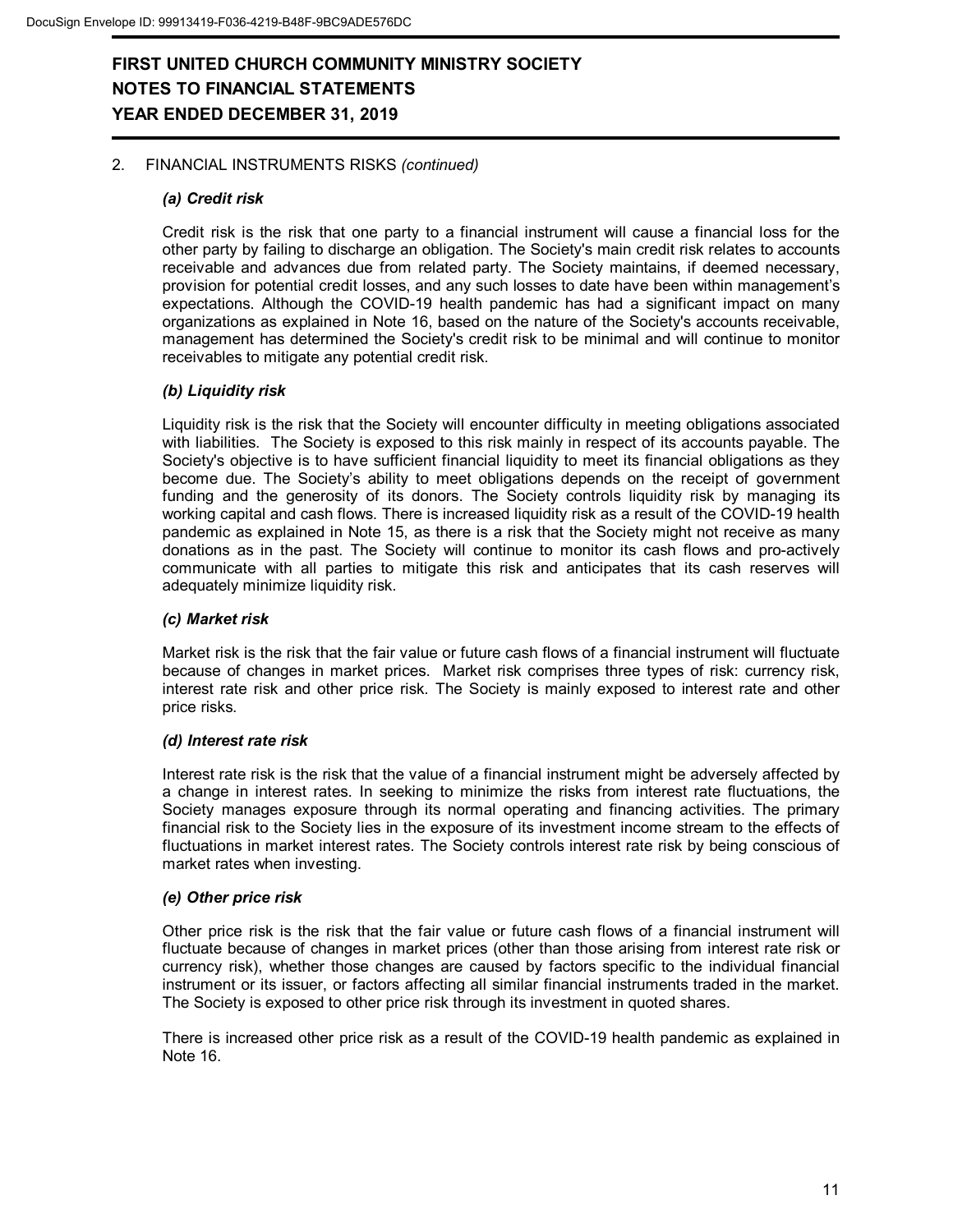#### 3. SHORT-TERM INVESTMENTS

The fair value of investments at December 31, 2019 is \$977,407 (2018 - \$1,130,670). The investments are comprised of:

- mutual funds and money market funds in the amount of \$359,119 (2018 \$493,962)
- common shares and real estate investment trust in the amount of \$578,665 (2018 \$569,104)
- exchange traded funds (ETF) in the amount of \$39,623 (2018 \$67,604)

#### 4. DUE FROM RELATED PARTY

The Society's board of directors includes members who are also directors on the board of First United Church Social Housing Society ("Housing"). However, the number of common members is such that neither organization can control decisions of the other. In addition, the Society and Housing are related through common management.

During the year, the Society received property management service fees in the amount of \$110,000 (2018 - \$68,250) services provided to Housing.

In addition, Housing paid wages and benefits in the amount of \$545,936 (2018 - \$466,921) for organization support and staffing services provided by the Society. These amounts are deduced from total salaries and benefits expense.

At the end of the year, the Society has an amount receivable from Housing of \$37,086 (2018 - \$76,771). Those amounts are without any terms of repayment and are interest free and unsecured.

### 5. CAPITAL ASSETS

|                                                                               | Cost                                | Accumulated<br>amortization   | 2019<br>Net book<br>value   | 2018<br>Net book<br>value         |
|-------------------------------------------------------------------------------|-------------------------------------|-------------------------------|-----------------------------|-----------------------------------|
| Furniture and equipment<br><b>Building improvements</b><br>Computer equipment | \$<br>338,304<br>669,867<br>153.240 | 272,228<br>393.497<br>134,168 | 66,076<br>276,370<br>19.072 | \$<br>93,387<br>311,164<br>20,165 |
|                                                                               | 1,161,411                           | 799,893                       | 361,518                     | \$<br>424,716                     |

#### 6. DEVELOPMENT COSTS

The Society is planning to redevelop their property and has started to incur development cost expenses towards this project. The Society received contributions to cover those costs from the First United Church Development Fund (see Note 15). No amortization has been taken at this time.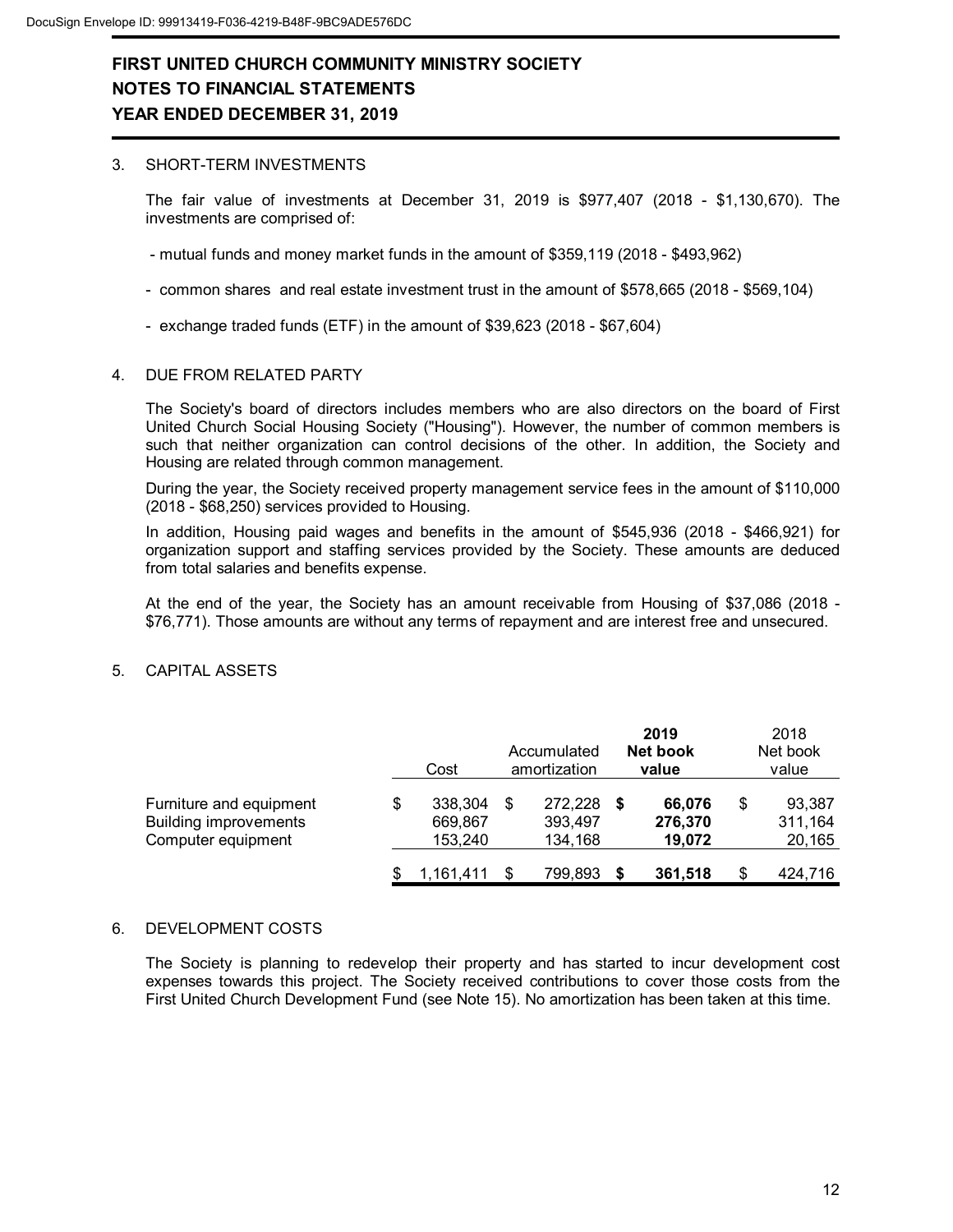### 7. DEFERRED REVENUE

Deferred revenue represents funds received in advance for the purpose of delivering specific programs or special projects, the costs for which have not yet been incurred. The amounts will be recognized as revenue in subsequent years when the expenses are incurred.

|                                                     | 2019          | 2018          |
|-----------------------------------------------------|---------------|---------------|
| Balance at beginning of year                        | \$<br>201,448 | \$<br>315,264 |
| <b>BC Housing Management Commission</b>             | 144,694       | 137,295       |
| Pacific Mountain Region                             | 30,000        |               |
| <b>Hockey Helps the Homeless</b>                    | 27,500        | 27,500        |
| ProVision                                           | 26,400        |               |
| Street to Home                                      | 20,625        |               |
| Seedlings grant                                     | 18,750        | 18,750        |
| ProVision lecture series                            | 15,920        | 2,000         |
| Cash for Socks donations                            | 1,000         |               |
| Pre-ReDevelopment funding                           |               | 6,531         |
| Sponsorship fees received                           |               | 5,000         |
| Contributions received during the year              | 486,337       | 512,340       |
| Contributions recognized as revenue during the year | (197,076)     | (310, 892)    |
| Balance at end of year                              | \$<br>289,261 | \$<br>201,448 |

### 8. DEFERRED CONTRIBUTIONS RELATED TO CAPITAL ASSETS

Deferred contributions related to capital assets purchased represent restricted contributions that have been spent to purchase capital assets. These contributions are amortized at the same rate as the underlying assets.

|                                                                                                                          |   | 2019                                    |    | 2018                      |
|--------------------------------------------------------------------------------------------------------------------------|---|-----------------------------------------|----|---------------------------|
| Balance at beginning of year                                                                                             | S | 277,290                                 | \$ | 303,163                   |
| Women's' washroom renovation funding<br>Security upgrade funding<br>Men's' washroom renovation funding<br>Hub renovation |   | 68,028<br>27,500<br>۰<br>$\blacksquare$ |    | 22,500<br>40,281<br>5,000 |
| Contributions received during the year<br>Less amortization of deferred contributions related to<br>capital assets       |   | 95,528<br>(115, 028)                    |    | 67,781<br>(93, 654)       |
| Balance at end of year                                                                                                   |   | 257,790                                 | S  | 277,290                   |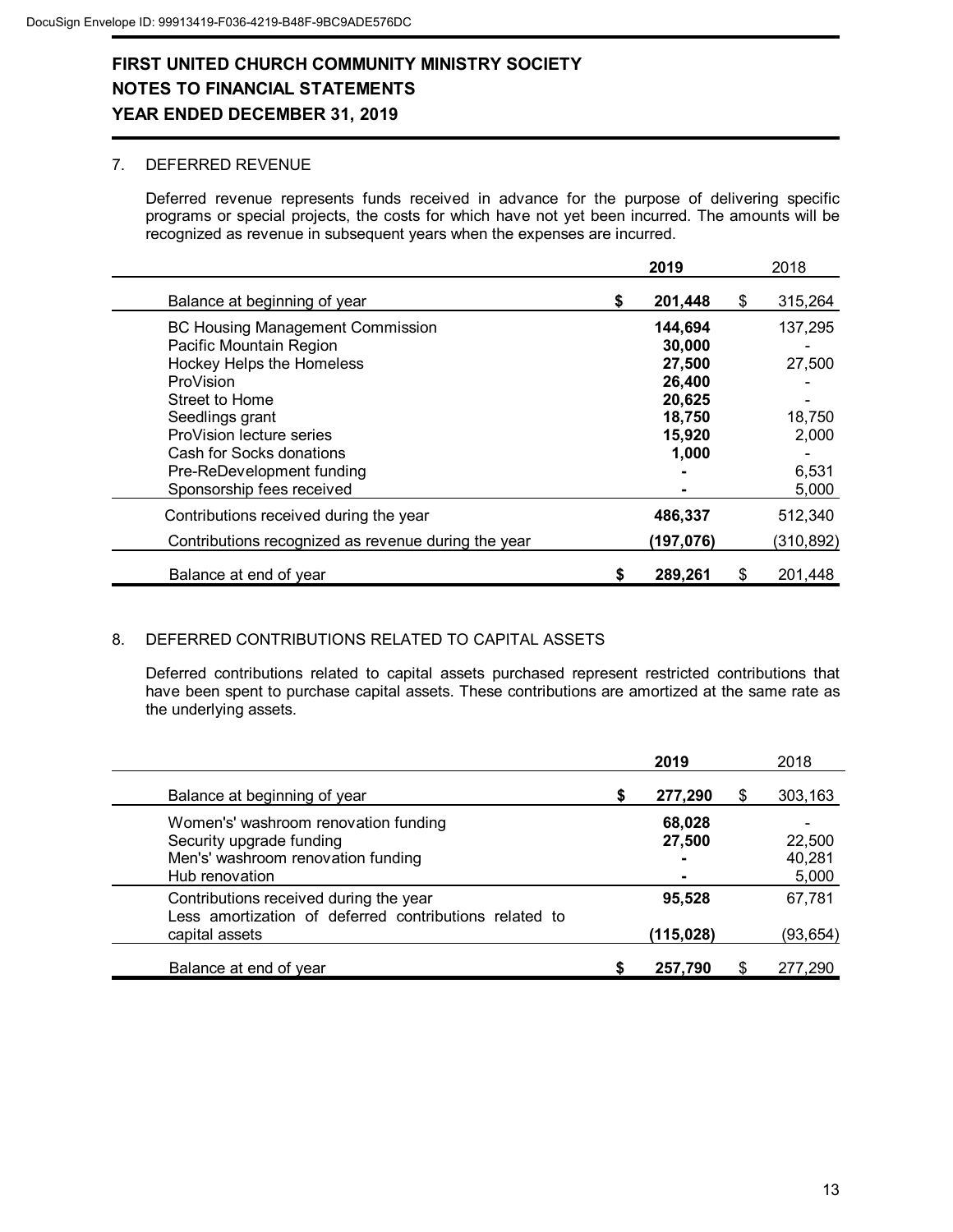#### 9. ADMINISTERED FUNDS

The Pat Dyer, Fircom Retreat and Alistair MacLeod Funds are monies received in prior years specifically to take people of the Downtown Eastside to camps or pay for courses.

The Capital Campaign Fund was established in 2010 to raise funds to provide for a new First United building to better service the Downtown East Side. An amount of \$10,005 (2018 - \$Nil) was received during the year.

|                                                                                          |   | 2019                              | 2018 |                                   |
|------------------------------------------------------------------------------------------|---|-----------------------------------|------|-----------------------------------|
| Capital Campaign<br>Pat Dyer<br><b>Fircom Retreats</b><br>Alastair MacLeod Discretionary | S | 65,016<br>9,764<br>2,622<br>2,711 | S    | 55,011<br>9,764<br>2,622<br>2,711 |
|                                                                                          | S | 80,113                            |      | 70,108                            |

#### 10. DONATIONS IN-KIND

In addition to monetary donations, the Society receives donations in-kind. During the year, the Society received donations of food and supplies in the amount of \$30,053 (2018 - \$30,466). These amounts have been recorded as donation revenue and a corresponding expense has been included in general and program expense.

During the year ended December 31, 2019, the Society received equity shares traded on a public stock exchange. The shares were recorded at fair market value as at the date they were contributed and sold shortly after. Total revenue of \$28,726 (2018 - \$6,450) from those donations in-kind was included in donation revenue in the statement of operations.

#### 11. INTERNALLY RESTRICTED FUNDS

Internally restricted funds are to be used for specific purposes determined by the Board of Directors and the capital would only be used for general operations on a temporary basis or in extraordinary circumstances. Income earned on the original donations is used to fund operations.

|                                                        |   | 2019                         | 2018                         |
|--------------------------------------------------------|---|------------------------------|------------------------------|
| Chalmers fund<br>Brownridge fund<br>Mountain View fund | S | 700,000<br>100,000<br>50,000 | 700,000<br>100,000<br>50,000 |
|                                                        |   | 850,000                      | 850,000                      |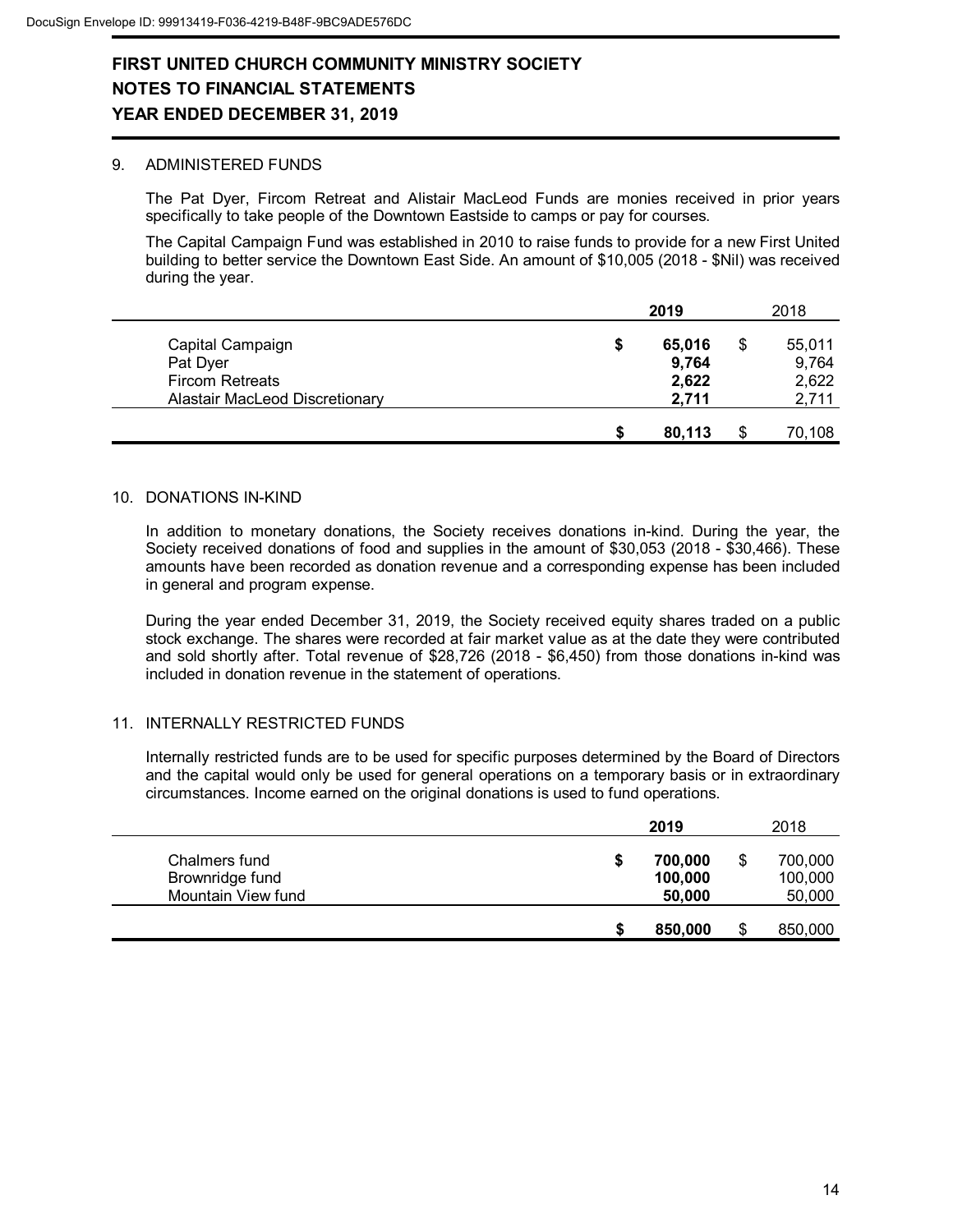#### 12. OPERATING LEASE COMMITMENTS

The Society has entered into agreements for the lease of equipment expiring at varying dates through June 2024. Minimum lease payments under these agreements during the next five fiscal years are anticipated to be as follows:

| 2020 | \$<br>10,619 |
|------|--------------|
| 2021 | 9,257        |
| 2022 | 8,703        |
| 2023 | 8,703        |
| 2024 | 3,626        |
|      | 40,908       |

#### 13. PENSION PLAN

The Society is part of a multi-employer defined benefit pension plan administered by the United Church of Canada. The Society's expense for the year ended December 31, 2019 in respect of pension contributions for certain employees to the defined benefit pension plan amounted to \$104,666 (2018 - \$99,835).

#### 14. SALARIES AND EMPLOYEE BENEFITS

Wages and employee benefits expense for the year includes six employees who are senior management of the Society who earned over \$75,000 each for a total of \$558,200 (2018 – seven employees that each earned over \$75,000 for a total of \$383,757).

#### 15. FUNDS IN TRUST

On January 25, 2011, the Pacific Mountain Region - United Church of Canada (the "Region") (formerly the Vancouver Burrard Presbytery) agreed to allocate partial proceeds from the First United Church Development Fund (the "Fund") from the sale of the Renfrew United Church and the St. John's United Church in the amount of \$2,000,000 (the "Capital") for the purpose of assisting in the redevelopment of the Society's property and building. The criteria for accessing the Capital was that the Society had to demonstrate that it had moved from the planning stage to the construction phase of the redevelopment by December 31, 2015 and show significant progression in redevelopment by December 31, 2016. The Society was unable to move beyond the planning stage in early 2015 and a motion was carried by the Region on May 29, 2015 to extend the deadline to December 31, 2020 with a possible extension to December 31, 2021. Additionally, the Region agreed to a change in use of funds to facilitate redevelopment. Investment income from the Fund accumulated above the Capital would be available for use by the Society in the planning stage of its redevelopment project. To June 24, 2020, a cumulative amount of \$181,400 has been received by the Society since redevelopment restarted in May 2018. The planning stage is still in progress and an extension might be requested from the Fund past the December 31, 2020 deadline. Because of the progress made in 2019 and 2020, including a designated gift from an external donor in 2020 to cover a substantial portion of predevelopment costs and strong indications that a \$25,000,000 capital campaign would be successful at this time, the Society's architect will be submitting a development permit application in the fall of 2020. The Region has indicated that a further extension will be granted if necessary.

The Fund is administered by the Region and the value of the Fund allocated to the Society at December 31, 2019 was \$3,146,324 (2018 - \$2,762,837).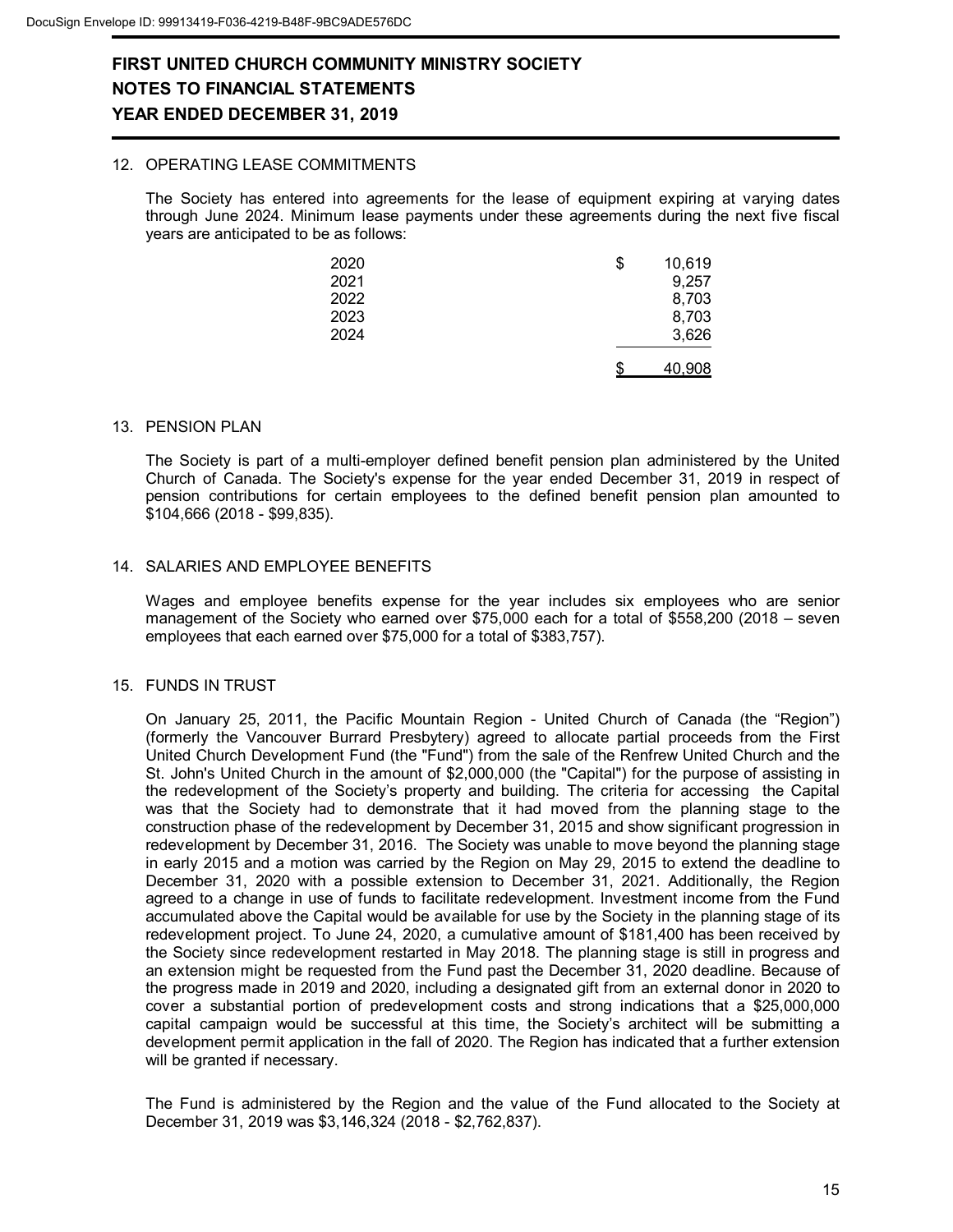#### 16. SUBSEQUENT EVENT

Subsequent to the year end, there was a global outbreak of COVID-19 which has had a significant impact on entities through the restrictions put in place by the Canadian and U.S governments regarding travel, business operations and quarantine orders. The effect of COVID-19 on the future activities of the Society is unknown at this time.

#### 17. ECONOMIC DEPENDENCE

The Society is economically dependent on BC Housing Management Commission ("BCHMC") for its shelter operating funding. In 2019, BCHMC funding comprised 45% of total revenue (2018 - 41%)

#### 18. COMPARATIVE FIGURES

Certain of the comparative figures have been reclassified to conform to the current year's presentation. The reclassifications have no effect on the previously reported assets, liabilities and net assets of the Society or previously reported deficiency of revenue over expenses.